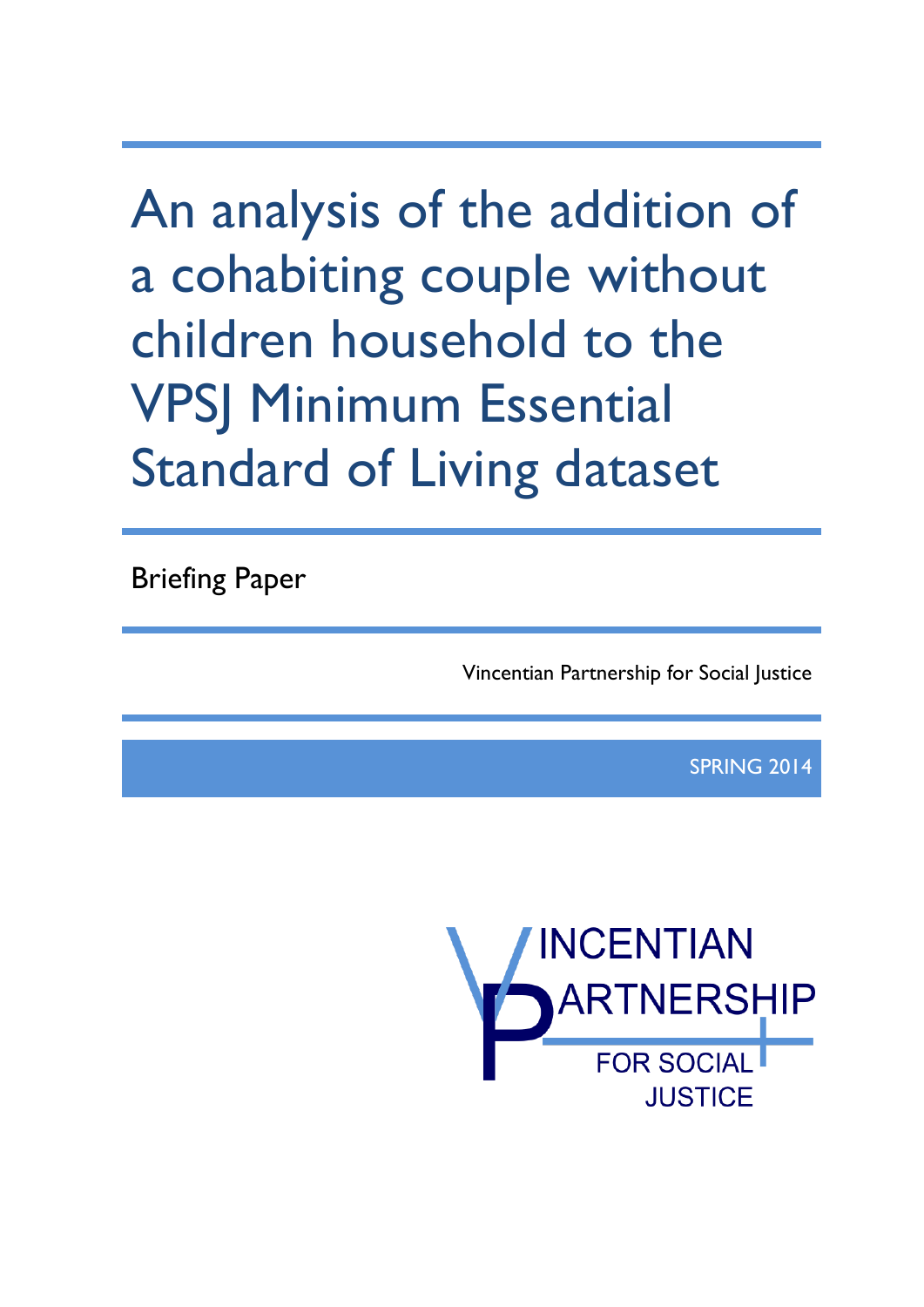## Introduction

1

In 2012 the Vincentian Partnership for Social Justice (VPSJ) made the decision to add a cohabiting couple of working age without children to the existing Minimum Essential Budget Standards (MEBS) dataset. The decision to add this household type to the dataset was taken to reflect this life stage in the research and to fill a gap in the existing data. The dataset already contained the following household types:

- One parent families with up to four children
- Two parent families with up to four children
- Single adult of working age
- Pensioner living alone
- Pensioner couple

A Minimum Essential Standard of Living (MESL) is a standard of living that meets a person's/household's physical, psychological and social needs. It is based on needs, not wants, but it is a standard of living that no one should be expected to live below. A Minimum Essential Standard of Living is derived from Consensual Budgets Standards methodology, which is based on a negotiated social consensus on what people believe is a minimum. Through exhaustive work with focus groups, detailed baskets of the goods and services vital to a household type's minimum needs are compiled. These baskets comprise of over 2,000 items and contain everything from food to household goods and services. The baskets define the minimum needs for households to live at a socially acceptable level. In order to ensure the reliability and validity of the baskets experts are consulted where necessary, in order to ensure that the negotiated consensus meets basic standards e.g. nutritional standards. The baskets are updated annually to take into account changes in inflation $^1$ .

The Minimum Income Standard (MIS) is the second side of the consensual budget standards research. It is derived from the MESL expenditure data. The MIS defines the gross income a household needs in order to reach their minimum essential standard of living. It takes full account of the potential tax liability and social welfare entitlements of the household in question.

The VPSJ has published a number of Minimum Essential Standard of Living Reports, and the current tranche of research began in 2006. In 2006 the Vincentian Partnership for Social Justice (VPSJ)

<sup>1</sup> Further information on the methodology can be found in Mac Mahon, B. Carey, J. and Stokes, A. 2006. *Minimum Essential Budgets for Six Households.* Dublin: Vincentian Partnership for Social Justice.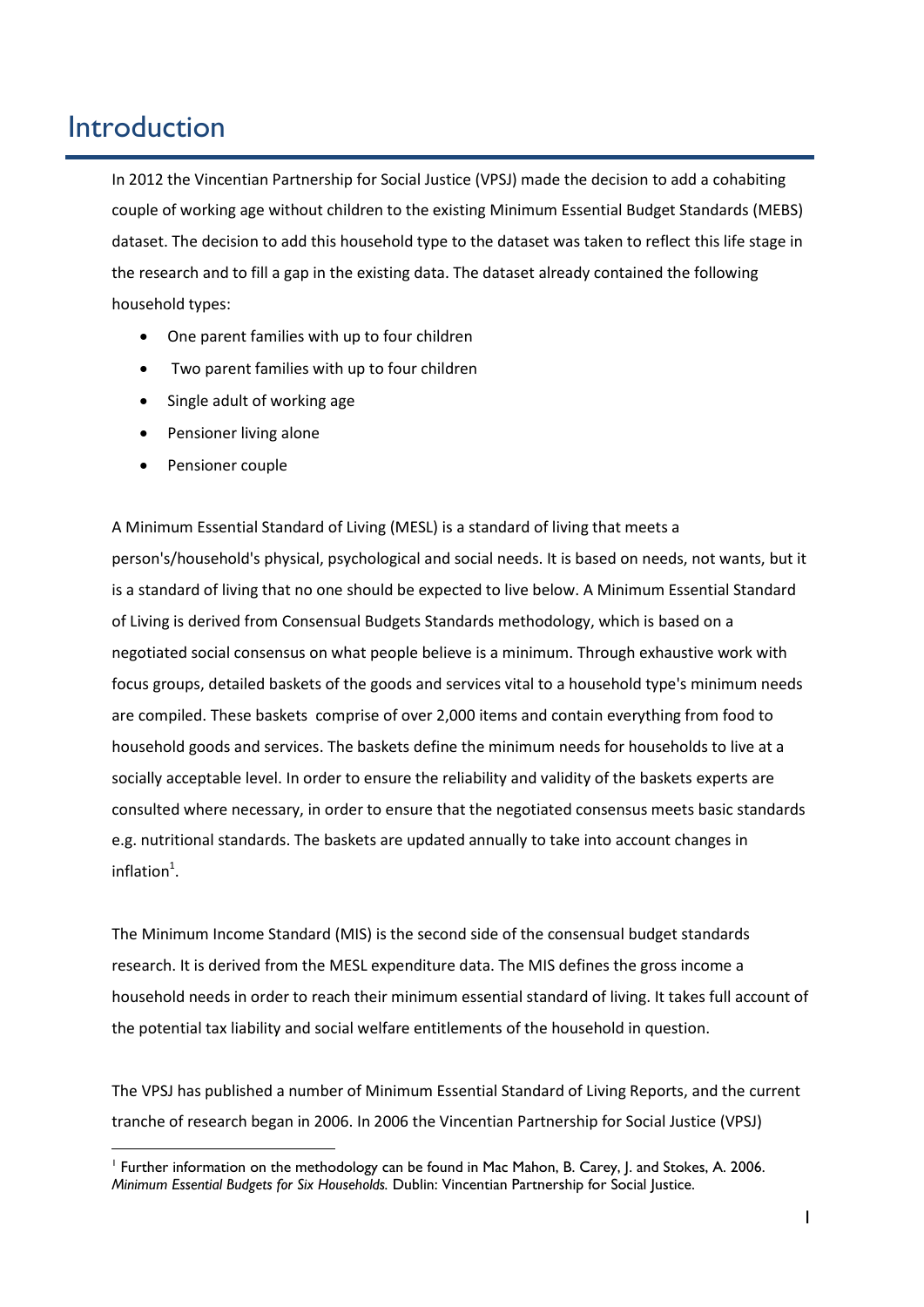published the first of a series of Minimum Essential Standard of Living reports; 'Minimum Essential Budgets for Six Households' which focused on urban households. Since 2006 the VPSJ has undertaken other studies to extend and build upon the dataset. In 2010 the VPSJ published 'Minimum Essential Budgets for Six Households in Rural Areas' and in 2012, the VPSJ and the Policy Institute at Trinity College Dublin published 'A Minimum Income Standard for Ireland'. The 2012 report departed from the previous approach in that instead of examining aggregate household expenditure, it established the individualised costs for each household member and two new age groups were added to the dataset, namely an infant and a 19 year old living in the family home. In the latter half of 2012, research was carried out to extend the dataset to include household compositions with up to four children, whereas previously the dataset only extended to households with up to two children.

With the addition of a cohabiting couple household the research of the VPSJ spans the spectrum of the lifecycle and the dataset now covers the minimum expenditure needs for 90% of households in Ireland.

This paper is divided into the following sections:

- The Process of Compiling the Baskets
- Expenditure for a Cohabiting Couple without Children
- Comparing MESL Expenditure & the Minimum Income Standard Between Households
- Conclusion

# The Process of Compiling the Baskets

The process of compiling the basket of goods and services for this new household type began by examining in detail the basket of goods and services for the existing households in the dataset. It was decided by the research team that a large proportion of the items for the new household type could be taken from already established baskets (updated to March 2013 using the Consumer Price Index), in particular from the single adult basket and also from the two parent basket. As a result, it was not necessary to price an entirely new basket for this household type, because where appropriate, a large proportion of goods and services could be taken from existing households.

While the vast majority of costed items could be taken from the existing baskets, it was still necessary to conduct a number of focus groups to establish the minimum essential needs for the household in question. To that end, focus groups were held in November and December 2012. The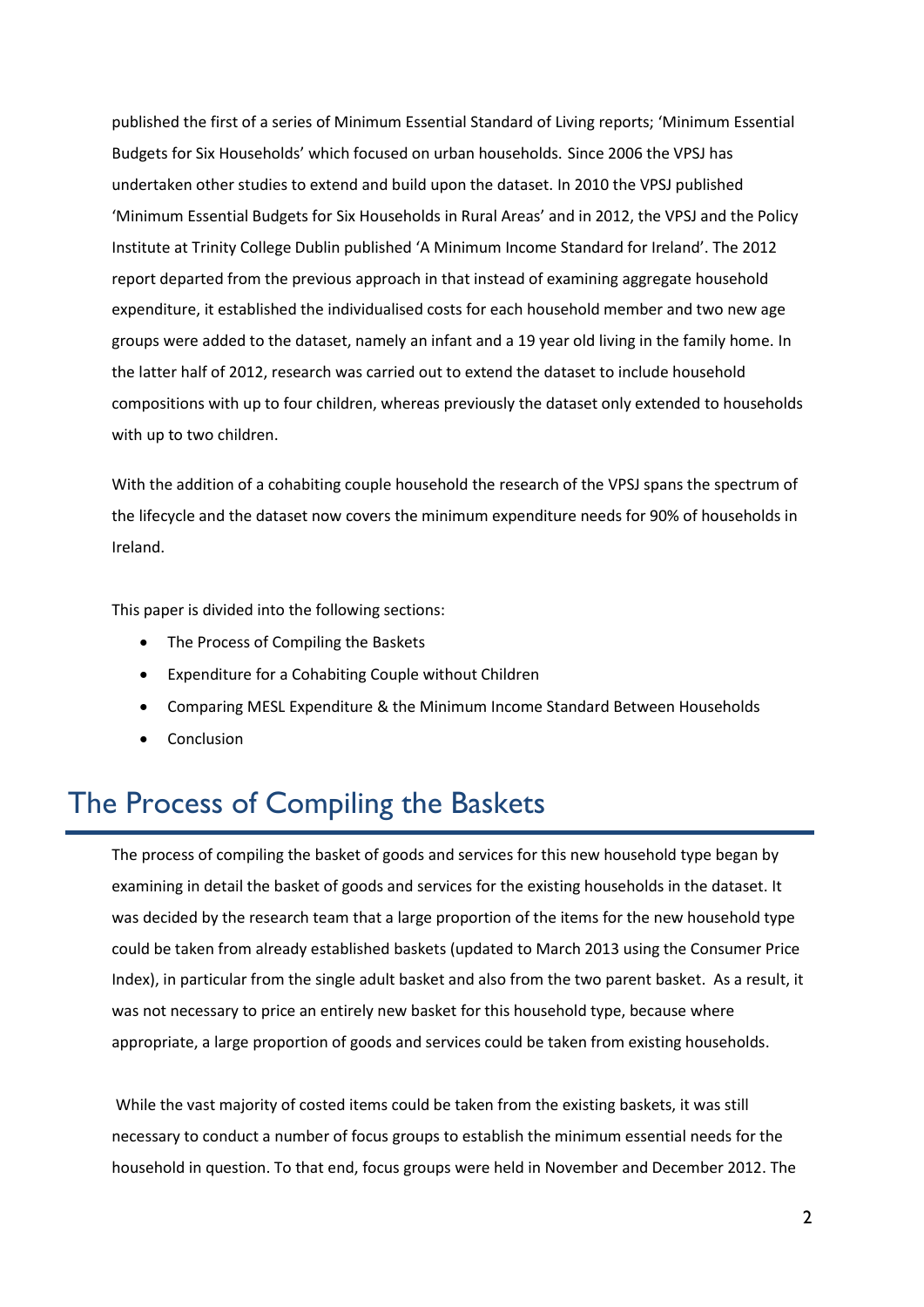focus groups were well represented in terms of gender balance and all participants were of working age, from a mixture of socio-economic backgrounds, and living with their partners/spouses and did not have children.

The purpose of the research was explained to each focus group and the distinction between 'needs' and 'wants' was discussed, as well as the definition of a minimum essential standard of living. The focus groups considered each of the sixteen categories of expenditure. Some budget areas needed little discussion, such as the communications category for example as the focus groups did not see the need to depart to any great degree from what the other households had already established, whilst other categories such as social inclusion & participation required a more detailed discussion. The focus groups decided on the contents of the baskets and assigned life-spans to items. Below is an explanation for how the expenditure was arrived at for a number of categories of expenditure.

#### **Food**

The food basket for both the urban and rural cohabiting couple is primarily based on the urban pensioner couple food basket, as this is a two person household and the quantities of food needed do not vary considerably between the two households. However, the food basket is not identical to that of the pensioner couple food basket and a number of modifications have been made to reflect the views of the focus groups.

In keeping with the standard set for the other household types, food items are bought in Aldi or Tesco and meat is purchased in a butcher's. The decision to use Aldi and Tesco reflects the views of the focus groups. The focus groups identified these stores as representing an acceptable minimum standard. Furthermore, it is also in line with the views of other household types who also identified these stores in previous focus groups.

Whilst using the contents of the food basket from the urban pensioner couple to form the basis of the food basket for this new household type, the food basket of the cohabiting working age couple is not identical to that of the pensioner couple. There are a number of differences between the baskets to reflect the views of the focus groups and also to ensure that the concept of a minimum standard of living is, where appropriate, consistent between working age households. To that end, the cohabiting couple food basket contains sandwiches bought from a shop/deli once a week, a take-away meal once every four weeks, and Sunday lunch out in a cafe or pub once every six weeks. The inclusion of these items ensures that the food basket reflects this household's minimum needs as identified by the focus groups.

3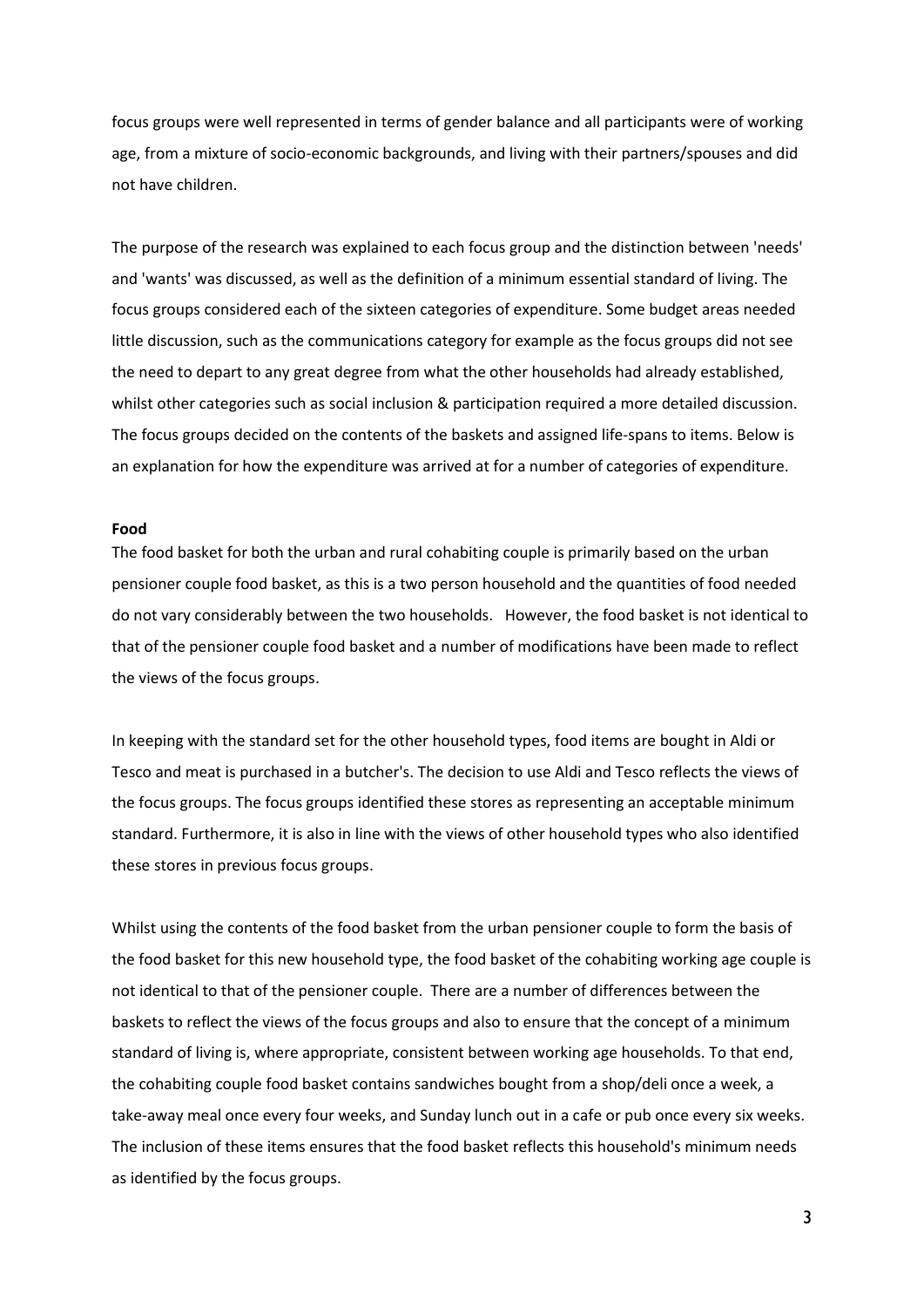#### **Housing Tenure**

The focus groups reached a consensus that an appropriate and realistic housing tenure for this household type is the private rented sector. The decision is also supported by statistics from the 2009 -2010 Household Budget Survey, Volume 2. Data from the Household Budget Survey shows that 20.4% of two adult households are living in private rented accommodation compared to 5.6% renting from local authorities<sup>2</sup>. Housing for the urban couple is based on renting a furnished one bedroom flat. For the rural household on the other hand, housing is based on privately renting a two bedroom house. The difference in dwelling types reflects the reality of the housing situation for this household type and the lack of one bedroom apartments in rural areas.

#### **Electricity Costs**

The electricity is based on the usage established in the first tranche of research in 2006, which has formed the basis of all the subsequent research. For example, in the study 'Minimum Essential Budgets for Six Households' (2006) the cost of one 7 minute electric shower per day is included for each household member and the electricity usage for the cohabiting couple has followed the standard already established for other household types.

To ascertain the cost of electricity for the cohabiting couple an online appliance calculator was used<sup>3</sup>. The PSO levy and appropriate standing charge is also applied to the particular urban or rural location. Therefore, while the cost of goods and services for a large number of items have been taken from the existing data and inflated to March 2013, entirely new electricity costs were priced for this household type in 2013.

#### **Social Inclusion & Participation**

1

The minimum essential standard of living baskets include a social inclusion and participation category of expenditure. This category of expenditure, which is set at a minimum level, allows for a standard of living that meets people's physical, psychological and social needs. The focus groups established for the cohabiting couple household spent a considerable amount of time discussing this area of expenditure and spoke about the importance of being able to socialise and participate in activities that are considered a normal and necessary part of everyday life.

Included in the social inclusion and participation category are sports activities and occasional trips to the cinema, as well as a small sum of money per week to allow for meeting friends for a coffee or a drink etc. In keeping with the standard already established for other rural household types in the

<sup>2</sup> Table 15 Household Budget Survey 2009-2010 Volume 2.

<sup>&</sup>lt;sup>3</sup> <https://www.electricireland.ie/ei/residential-energy-services/reduce-your-costs/web-calculator.jsp>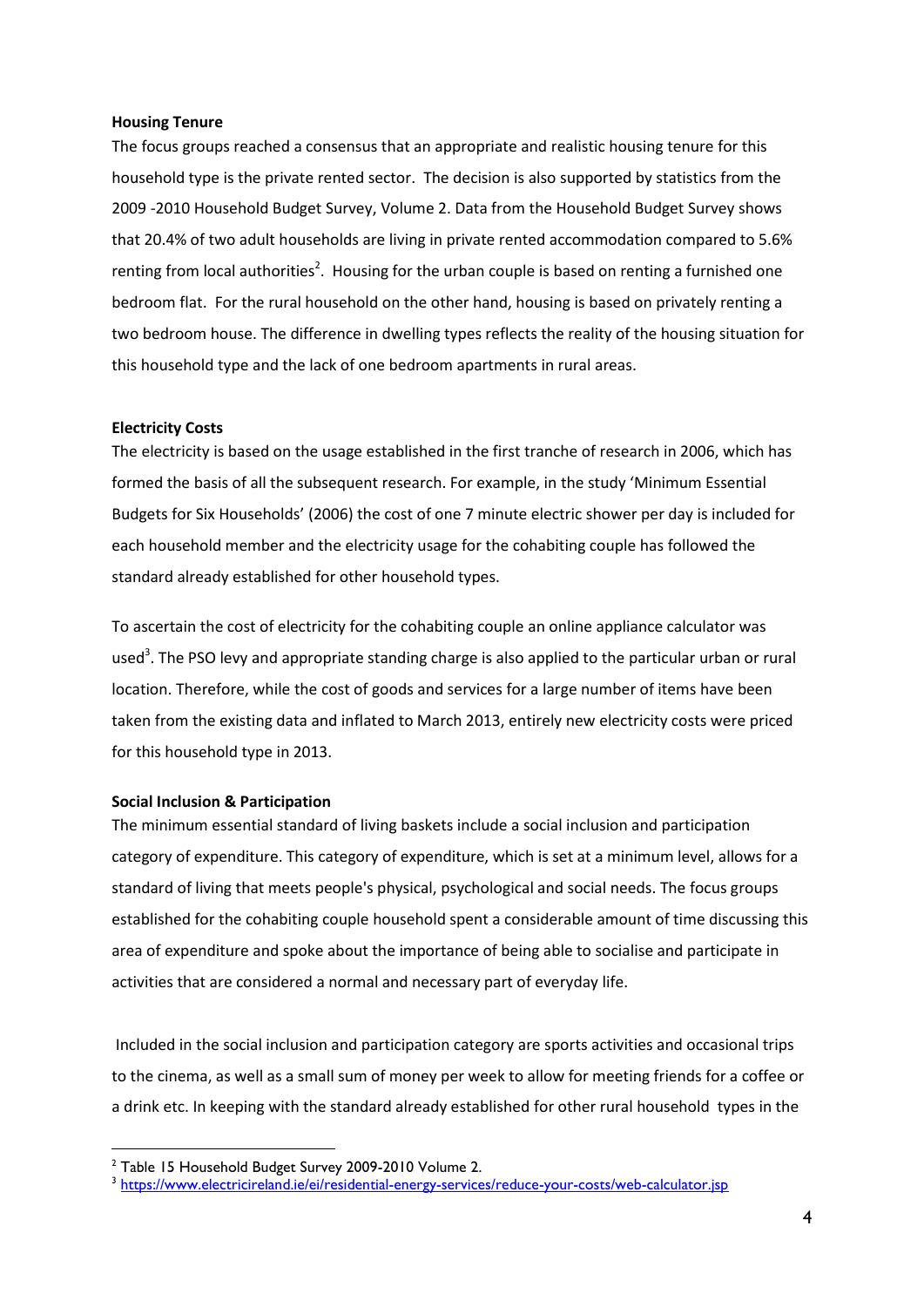dataset, a marginally higher amount of money for weekly socialising is included for the rural cohabiting couple household to allow for the cost of a taxi on occasion as there is limited, if any, public transport in rural areas, particularly at night time. Items such as a camera and seasonal decorations, i.e. Christmas decorations, are also included in this category of expenditure.

The social inclusion and participation category also includes the cost of a holiday in Ireland. The focus groups discussed in detail the holiday requirements for this household type in terms of the type of holiday, location and cost. A consensus was reached that an appropriate minimum holiday for this household type is a self catering holiday in Ireland, in the off-season, e.g. mid May. The focus groups agreed a sum of money to cover the cost of the holiday accommodation. The research team then compared the sum of money agreed upon by the focus groups to websites offering self catering homes and apartments for rent to ensure that the money agreed upon is sufficient, but also that it is set at an acceptable but minimum level.

The focus groups also agreed a sum of money for holiday spending money. This prompted a considerable amount of discussion amongst the focus groups. A consensus was reached by the focus groups that a €420.00 is an appropriate amount of holiday spending money for this household type. This equates to €60.00 per day for a seven day holiday.

The expenditure for this new household captures what members of the public believe is necessary for a minimum standard of living. The expenditure data provides useful and relevant information on how much it costs for a cohabiting couple to have a minimum, but socially acceptable standard of living. The next section of the paper examines the minimum weekly outgoings for this household type and details the cost of each category of expenditure.

# Expenditure for a Cohabiting Couple without Children

Table 1 details the weekly expenditure in urban and rural areas, excluding housing (rent) and entitlement to secondary benefits such as a medical card. The costs given in Table 1 are based on both adults in the household being in full-time employment. Expenditure is based on prices as of March 2013. The expenditure given is the weekly cost of all goods and services included in the baskets. In reality, some items in the budget such as clothes and households goods are bought outright and are not paid for on a weekly basis. However, in the MESL baskets, the costs for such items are divided by the number of weeks an item is expected to last to ascertain its weekly cost<sup>4</sup>.

<u>.</u>

<sup>&</sup>lt;sup>4</sup> For example a jumper that costs €20.00 and expected to last 104 weeks (2 years) costs €0.19 per week.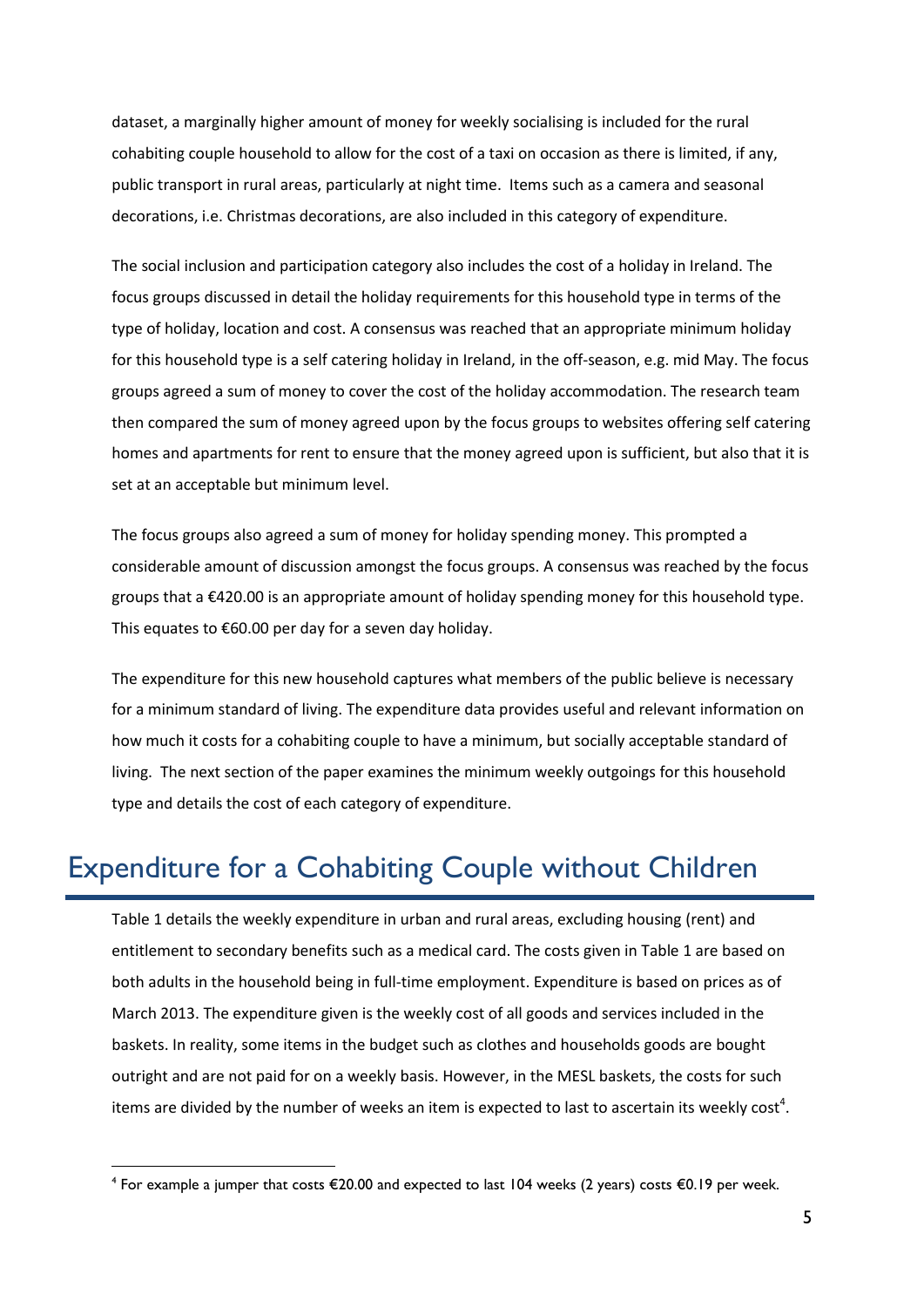The cost of a minimum essential standard of living is €394.23 in urban areas and €416.28 in rural areas. This equates to an annual cost of €20,499.96 and €21,646.56 respectively.

|                           | Urban   | Rural   | <b>Difference</b> |
|---------------------------|---------|---------|-------------------|
| Category                  |         |         |                   |
| Food                      | €85.24  | €82.56  | €2.68             |
| Clothing                  | €14.26  | €15.46  | €1.20             |
| <b>Personal Care</b>      | €17.01  | €16.70  | €0.31             |
| Health                    | €7.74   | €6.37   | €1.37             |
| Household Goods           | €7.09   | €8.21   | €1.12             |
| <b>Household Services</b> | €3.46   | €6.93   | €3.47             |
| Communications            | €14.24  | €14.24  | €0.00             |
| Social Inclusion          | €70.18  | €69.81  | €0.37             |
| Education                 | €8.80   | €8.36   | €0.44             |
| Transport <sup>5</sup>    | €69.70  | €60.97  | €8.73             |
| Household Energy          | €30.81  | €53.15  | €22.34            |
| <b>Personal Costs</b>     | €11.00  | €11.62  | €0.62             |
| Insurance <sup>6</sup>    | €39.68  | €46.88  | €7.20             |
| <b>Savings</b>            | €15.02  | €15.02  | €0.00             |
| Total                     | €394.23 | €416.28 | €22.05            |

#### Table 1 Weekly Expenditure for a Co-habiting Couple without Children

Food, social inclusion and participation, and transport are the three largest areas of expenditure for this household type. When housing is excluded, food accounts for 21.6% of the total weekly expenditure for an urban cohabiting couple and 19.8% of total weekly expenditure for a rural cohabiting couple, whilst social inclusion is the second largest area of expenditure, accounting for 17.8% and 16.7% of total weekly expenditure. However, while the social inclusion and participation expenditure may seem large, it must be borne in mind that this category contains the cost of a self catering holiday in Ireland, seasonal decorations such as a Christmas tree, sports activities such as swimming and football, and other items including the television licence and a newspaper once a week. Transport is the third largest area of expenditure and when housing is excluded it accounts

1

 $5$  The urban transport costs are based each adult in the household using public transport and buying a 30 day Rambler Ticket from Dublin Bus every 4 weeks. The rural transport costs are based on the use of 1 private car for the household.

<sup>6</sup> Included in this category is the cost of private health insurance. However, in our expenditure and income scenarios if a household is entitled to a medical card the cost of private health insurance is removed.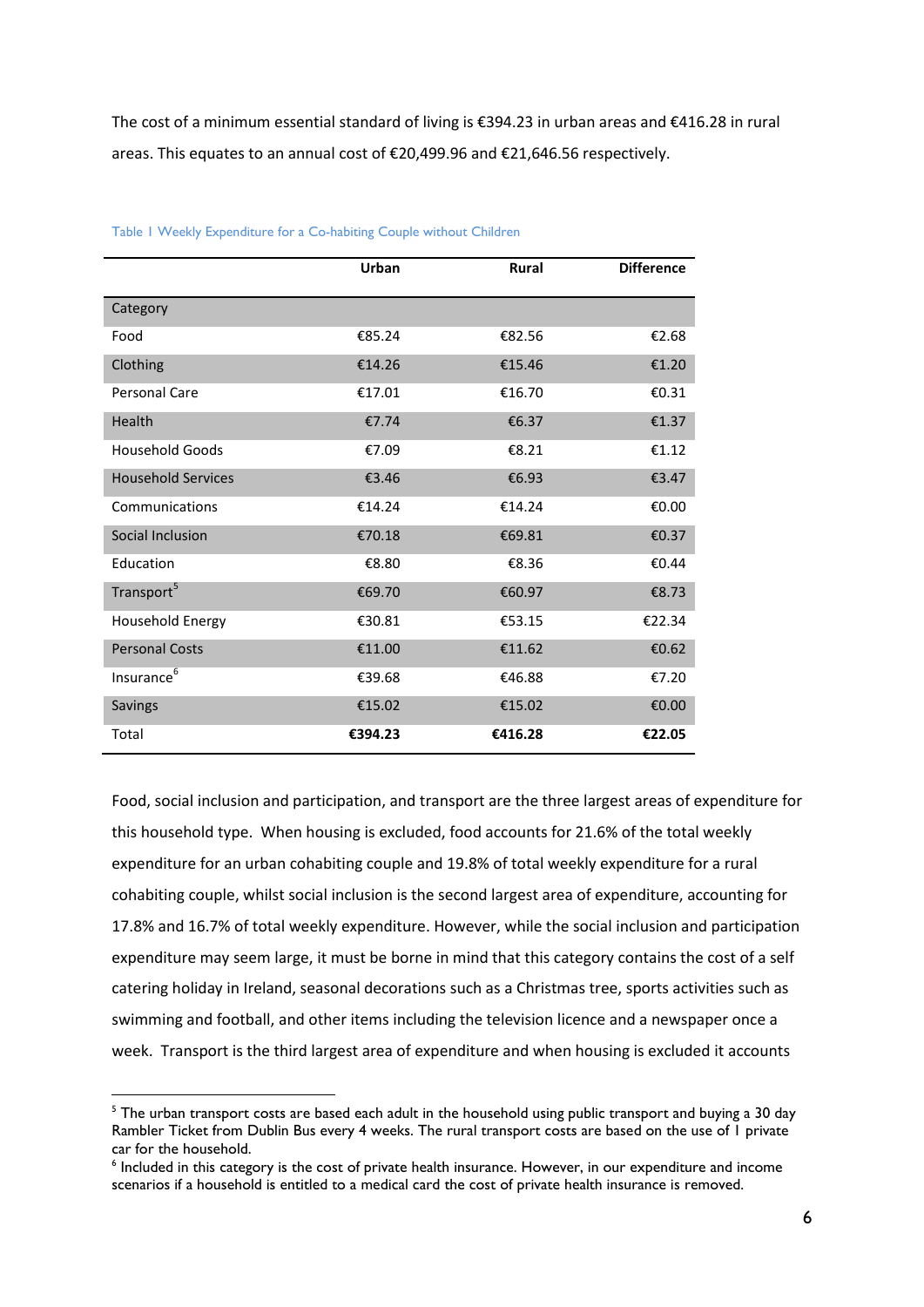for 17.6% of total weekly expenditure for an urban household and 14.6% of total weekly expenditure for a rural household.

## Explaining the Difference in the Cost of a MESL between Urban and Rural Areas

The cost of a minimum essential standard of living (MESL) varies by location and there is a difference of €22.05 between the urban and rural household. While the cost of a minimum essential standard of living is higher for a rural cohabiting couple, it must be noted that housing costs have been excluded from this analysis and rental accommodation tends to be more expensive in urban centres.

The higher cost of a MESL for rural households can largely be attributed to the type of home heating fuel used in rural areas. Following the standard already established for the other households in the MESL dataset, the cost of home heating is based on the use of gas in urban areas and oil in rural areas. This decision reflects the views and experience of focus groups, but is also supported by statistics from the 2011 Census. The 2011 Census found that Dublin City (7.1% of households) had the lowest rate of households using oil for central heating in 2011, and in general, households in cities and their suburban areas predominantly use natural gas as their central heating fuel. The Census also found that 69% of all households in rural areas used oil for central heating in 2011<sup>7</sup>.

While the use of different heating fuels contributes to the difference in the cost of heating between an urban and rural household, it is also important to note that so too does dwelling size. While the urban household is situated in a one bedroom flat, the costs for the rural household are based on renting a two bedroom house, and as a consequence the rural household has a larger and thus more expensive space to heat.

The modes of transport used by the household type also differ depending on the location. The urban transport costs are based on using public transport, whereas the rural transport costs are based on private transport, i.e. a car. As a minimum, one car is allowed for a cohabiting couple living in a rural area. Included in the weekly cost, is the cost of purchasing the car itself, petrol, maintenance and driving licences. In the VPSJ 2010 publication *'Minimum Essential Budgets for Households in Rural Areas'* research showed that 'rural Ireland is very car dependent with significant issues regarding the level of rural public transport on offer' (Mac Mahon, Weld & Thornton, 2010. p14)<sup>8</sup>. Data from

1

<sup>7</sup> CSO, 2012. *Profile Four The Roof Over our Heads.* Dublin: Stationary Office. Available online at: [http://www.cso.ie/en/media/csoie/census/documents/census2011profile4/Profile,4,The,Roof,over,our,Heads,Full](http://www.cso.ie/en/media/csoie/census/documents/census2011profile4/Profile,4,The,Roof,over,our,Heads,Full,doc,sig,amended.pdf) [,doc,sig,amended.pdf](http://www.cso.ie/en/media/csoie/census/documents/census2011profile4/Profile,4,The,Roof,over,our,Heads,Full,doc,sig,amended.pdf)

<sup>&</sup>lt;sup>8</sup> Mac Mahon, B. Weld, G. and Thornton, R. 2010. *Minimum Essential Budgets for Households in Rural Areas.* Dublin: Vincentian Partnership for Social Justice.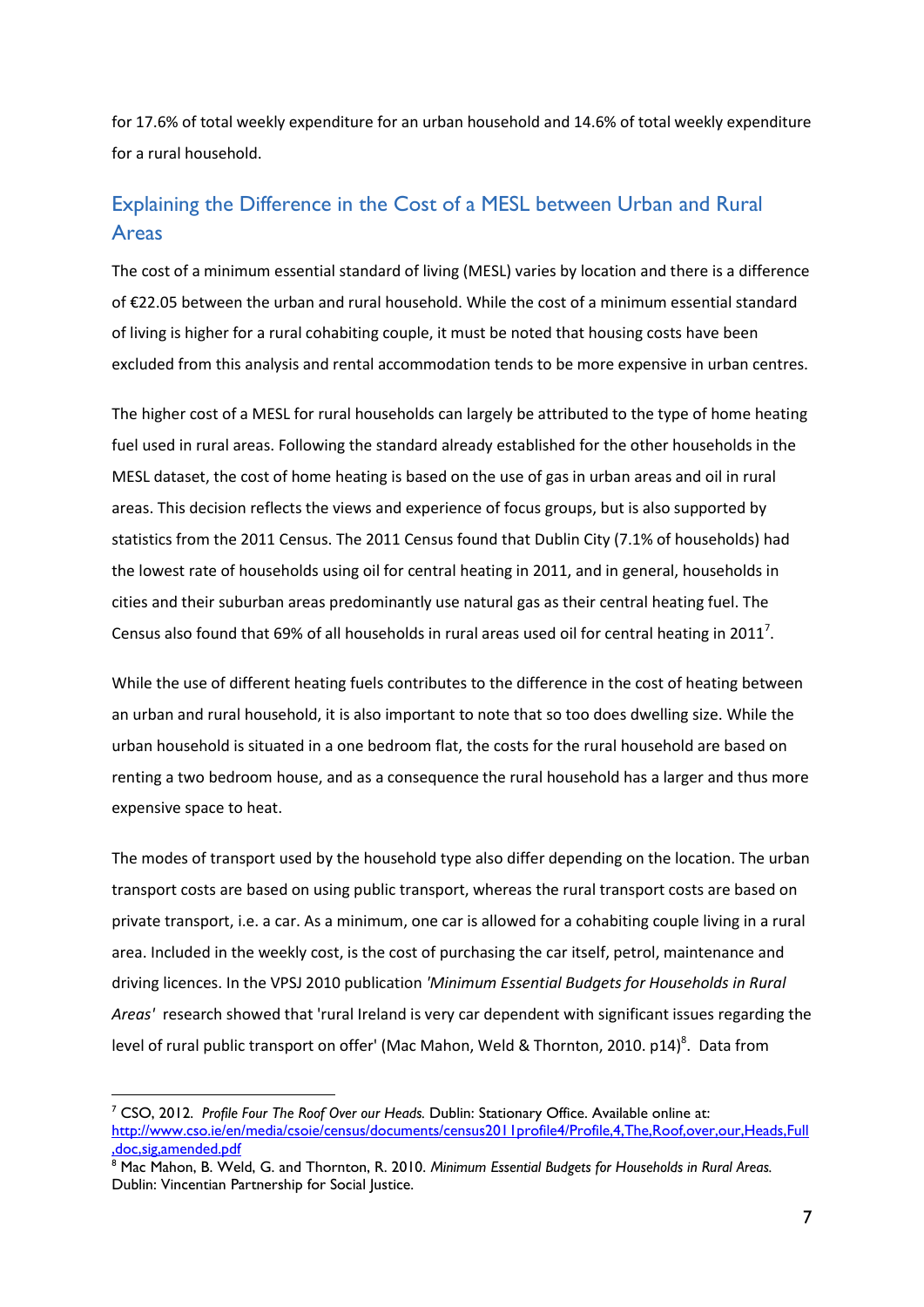Census 2011, the most recent Census available, also supports this point. Statistics from the Census reveals that public transport (bus, minibus, coach, train, DART and Luas) was more prevalent in Dublin in 2011. Public transport was used by 21 per cent of commuters (93,034 persons) compared to only 1.8 per cent of commuters living in the aggregate rural area $^9$ . As a car is included for the rural households, the cost of car insurance must also be included and this is the reason for the higher insurance costs for the rural household.

Table 1 demonstrates that for the most part there is only a marginal, if any, difference in the cost of a minimum essential standard of living for the majority of categories of expenditure. For categories such as communications, and savings and contingencies, there is no difference in cost between an urban and rural household, while personal care, clothing and food show only a marginal difference in cost. By and large, it is the different type of home heating fuel and their respective costs that is the most notable difference between an urban and rural cohabiting couple, while the different modes of transport also features as a significant area of difference.

The next section of the paper compares the cost of a MESL for a couple without children to that of a single adult living alone. For the purposes of this paper, only urban households are compared.

# Comparing MESL Expenditure & Minimum Income Standards between Households

The cost of a Minimum Essential Standard of Living (MESL) is not static. It varies, as illustrated above, by location, but also by employment status and of course household composition.

This section of the paper compares minimum essential expenditure for an urban based cohabiting couple of working age to that of a single adult of working age, living alone. The paper then compares the Minimum Income Standard (MIS) for a cohabiting couple to that of a single adult living alone.

## **Expenditure**

<u>.</u>

The figures given in Table 2 are for March 2013 and are based on all adults being in full-time employment and exclude any entitlement to secondary benefits such as a medical card. Housing costs are based on the average cost of renting a 1 bedroom flat in Dublin in Q1 2013, based on information from the Private Residential Tenancies Board (PRTB).

<sup>9</sup> CSO, 2012. *Census 2011 Profile 10 - Door to Door.* Dublin: Stationary Office.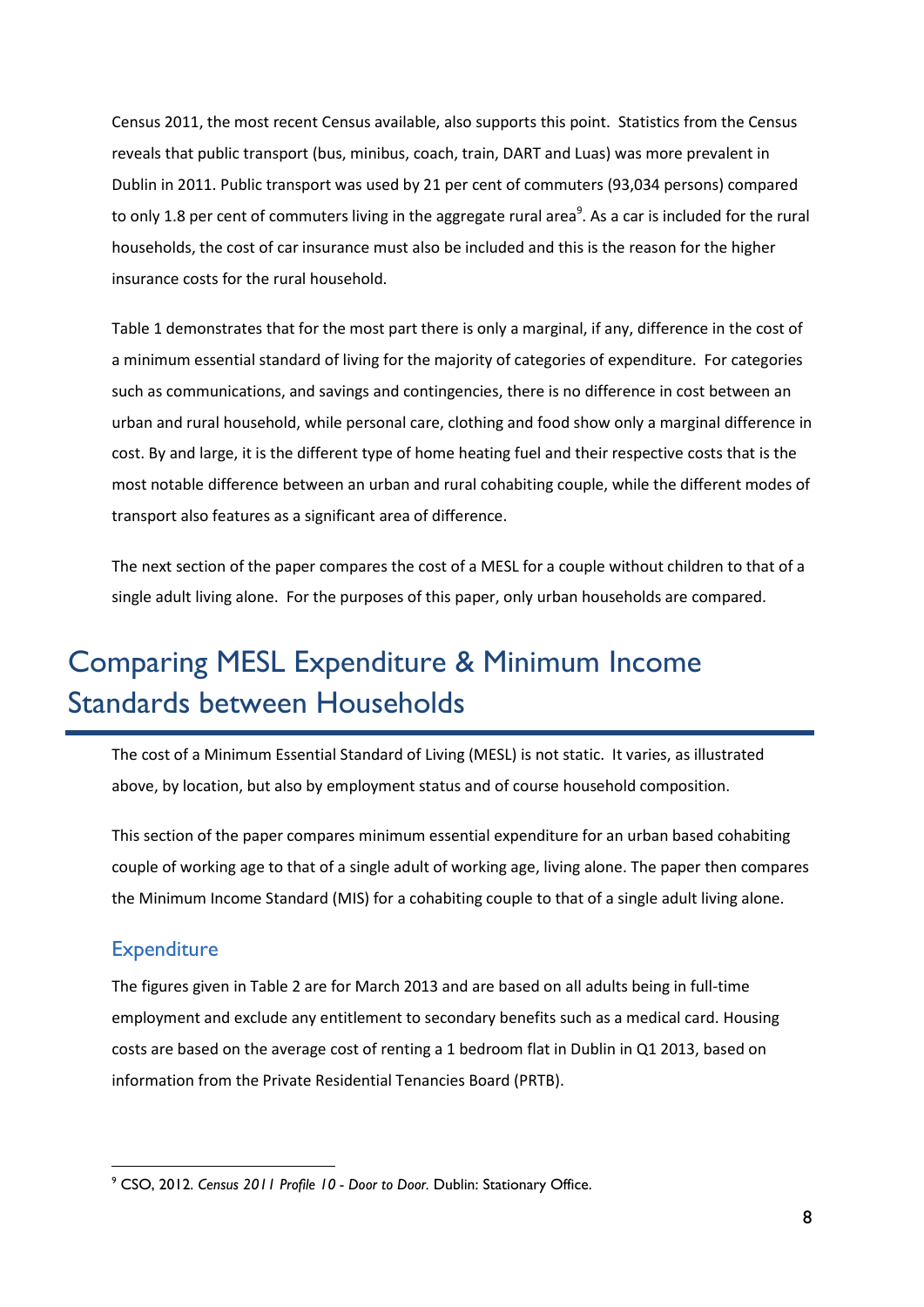|                           | <b>Cohabiting Couple</b> | <b>Single Adult</b> | <b>Difference</b> |
|---------------------------|--------------------------|---------------------|-------------------|
| Food                      | €85.24                   | €57.92              | €27.32            |
| Clothing                  | €14.26                   | €10.95              | €3.31             |
| <b>Personal Care</b>      | €17.01                   | €13.91              | €3.10             |
| Health                    | €7.74                    | €5.12               | €2.62             |
| <b>Household Goods</b>    | €7.09                    | €6.09               | €1.00             |
| <b>Household Services</b> | €3.46                    | €3.46               | €0.00             |
| Housing (private rented)  | €140.44                  | €140.44             | €00.00            |
| Communications            | €14.24                   | €9.51               | €4.73             |
| Social Inclusion          | €70.18                   | €38.66              | €31.52            |
| Education                 | €8.80                    | €5.48               | €3.32             |
| Transport                 | €69.70                   | €34.55              | €35.15            |
| <b>Household Energy</b>   | €30.81                   | €27.95              | €2.86             |
| <b>Personal Costs</b>     | €11.00                   | €6.42               | €4.58             |
| $In surface10$            | €39.68                   | €21.26              | €18.42            |
| Savings                   | €15.02                   | €10.01              | €5.01             |
| <b>Total</b>              | €534.67                  | €391.73             | €142.94           |

#### Table 2 Comparing the Weekly Cost of a MESL between a Cohabiting Couple & Single Adult Living Alone

Table 2 illustrates that the weekly cost of a minimum essential standard of living (not taking into account entitlement to secondary benefits) is €534.67 for a cohabiting couple of working age, compared to €391.73 for a single adult of working age, living alone. There is a €142.94 difference in the weekly cost of a MESL between the two households, and, as to be expected, costs are higher for a cohabiting couple, but not double the cost of a single adult. The MESL basket for a single adult is 73.3% per cent of the cost of a MESL for a cohabiting couple. Food, social inclusion and participation, and transport are three of the categories where there is a considerable difference in cost between the two households. While there is not a notable, if any difference, in the cost for a number of categories, including housing, household goods and household services. A number of categories of expenditure are analysed below.

<u>.</u>

<sup>&</sup>lt;sup>10</sup> Included in the insurance category is the cost of private health insurance and home contents insurance.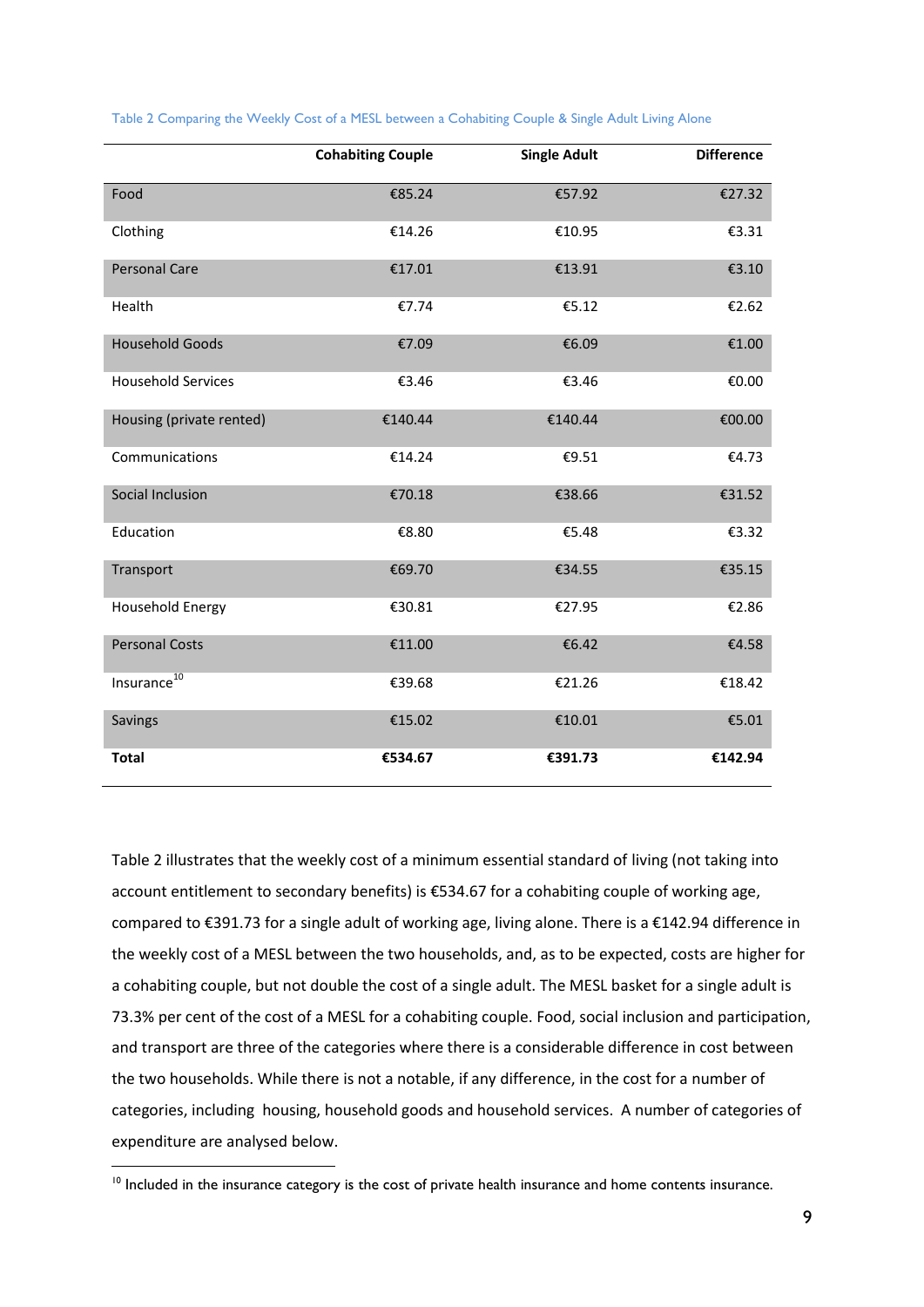## Categories of Expenditure that Demonstrate a Notable Difference in Cost

#### **Food**

<u>.</u>

The cohabiting couple spend €27.32 more on food per week than a single adult living alone. In both households food is primarily purchased in Aldi, with a number of items bought in Tesco and meat items purchased in a Butcher. As to be expected, due to economies of scale the cost of food for a cohabiting couple is not double the single adult's spend on food. Similarly, in the UK, research by the Centre for Research in Social Policy (CRSP) at the University of Loughborough on minimum essential living standards also found that the food spend for a cohabiting couple is not double that of a single adult and their data shows that in 2013 the weekly food spend for a cohabiting couple is £86.08, compared to £50.11 for an adult living alone<sup>11</sup>.

#### **Social Inclusion and Participation**

Social inclusion and participation is a large category of expenditure, it includes not only hobbies and a small sum of money for socialising, but also the cost of a holiday in Ireland, seasonal decorations and the cost of a television licence.

There is a difference of €31.52 per week in the cost of social inclusion and participation between the two household types. Analysing the basket in greater detail reveals that the cohabiting couple spend €13.19 per week on sports activities, such as swimming and football, while the corresponding cost for an adult living alone is €6.44. Similarly, while approximately €15 per week is included in the single adult basket for socialising, i.e. meeting friends for a coffee or a drink, approximately €30 is included in the cohabiting couple's basket.

The cost of the holiday also varies by household type. The cost of the holiday for a couple household, which includes public transport to and from the holiday destination, the cost of self catering accommodation and holiday spending money comes to €16.54 per week, while the corresponding cost for a single adult household is €9.56 per week. The single adult's holiday accommodation is based on sharing a self catering apartment with friends. Included in the single adult's basket is approximately €300.00 holiday spending money. The cohabiting couple household reached a consensus that approximately €420.00 should be included for holiday spending money and that they did not need double the amount that is included in the single adult basket as they would be less inclined to socialise as frequently as a single adult on holiday with friends.

<sup>&</sup>lt;sup>11</sup> Further information on the UK MESL research can be found here:<http://www.lboro.ac.uk/research/crsp/mis/>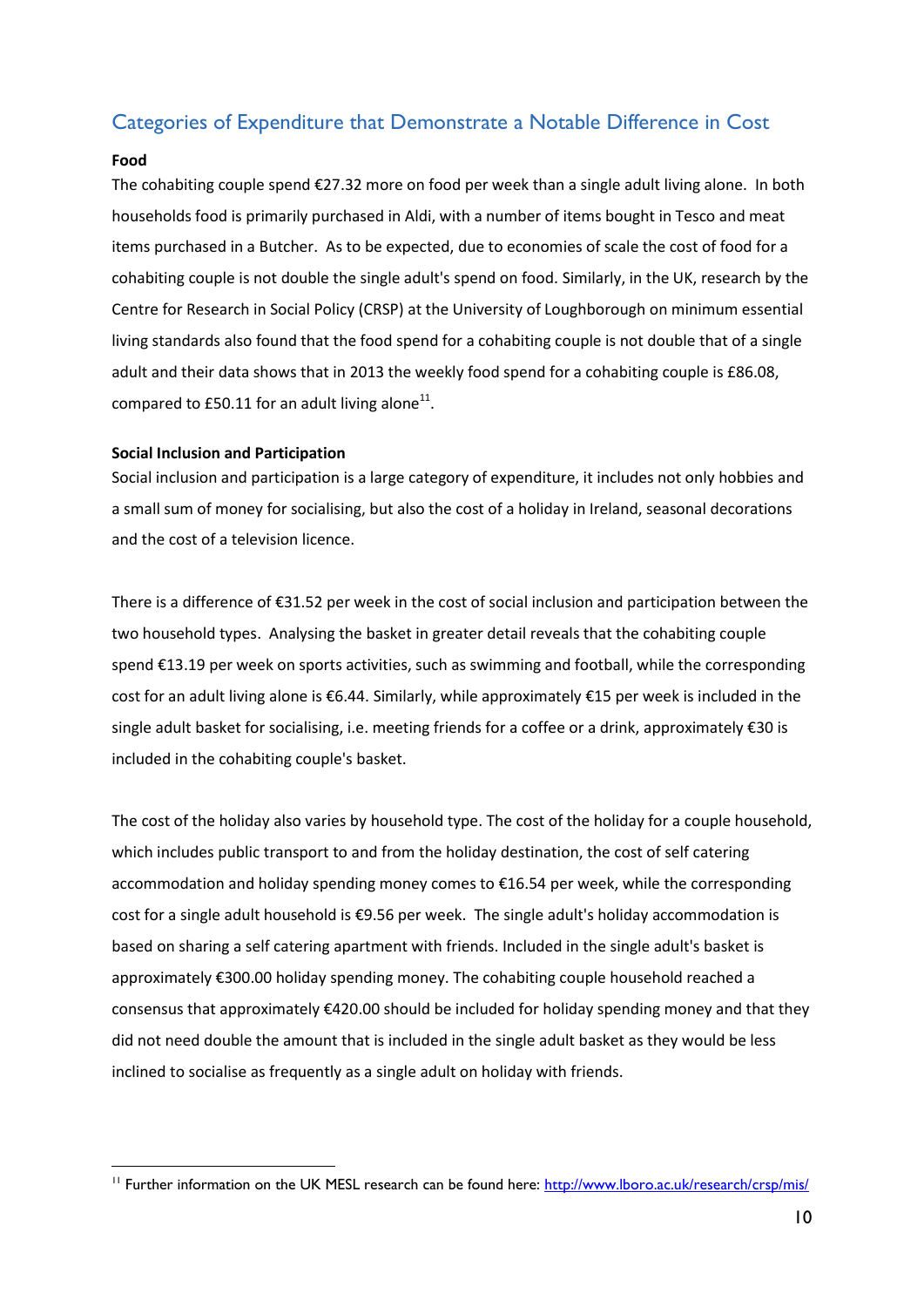Finally, while costs differ for a number of items within the social inclusion and participation basket, the cost of seasonal decorations e.g. Christmas tree and lights etc, the television licence and camera does not vary between the household types.

#### **Transport**

The transport costs for both households are based on public transport, which allows for a monthly ticket per person and also a Nitelink ticket once a week. In this instance, transport costs for the cohabiting couple are double that of a single adult household. When all categories are examined, the greatest difference in cost between the two households is the cost of transport. The difference accounts for approximately 25 per cent of the total difference in cost between the household types.

#### **Insurance**

The figures given in table 2 are the full cost of goods and services without any entitlement to secondary benefits such as a medical card. As a consequence, the full cost of private health insurance is included in the insurance category of expenditure, and as to be expected, a cohabiting couple's minimum insurance expenditure is substantially higher than that of a person living alone. In the income scenarios however the cost of health insurance is removed from the basket when a household is entitled to a full medical card.

The difference in the cost of food, social inclusion and participation, transport and insurance explain the bulk of the difference between the two household types. These four categories of expenditure account for 77% of the total difference in cost between the two household types. While these categories of expenditure show considerable price differentials, a number of other categories demonstrate little or no difference in cost.

### Categories of Expenditure that Demonstrate Little or No difference in Cost

#### **Housing**

<u>.</u>

Housing is the single largest area of expenditure for both household types. The cost of housing is based on the Private Residential Tenancies Board (PRTB) Rent Index for Q1 2013. The average cost of renting a one bedroom flat in Dublin in this period is €608.59 per month, which equates to €140.44 per week<sup>12</sup>. Private rented accommodation accounts for 26.6% of total weekly expenditure for a cohabiting couple household and 35.8% of total weekly expenditure for a single adult living alone. This category of expenditure demonstrates not only the large financial burden associated with

<sup>&</sup>lt;sup>12</sup> More information on the PRTB Rent Index can be accessed here: http://www.prtb.ie/landlords/rent-index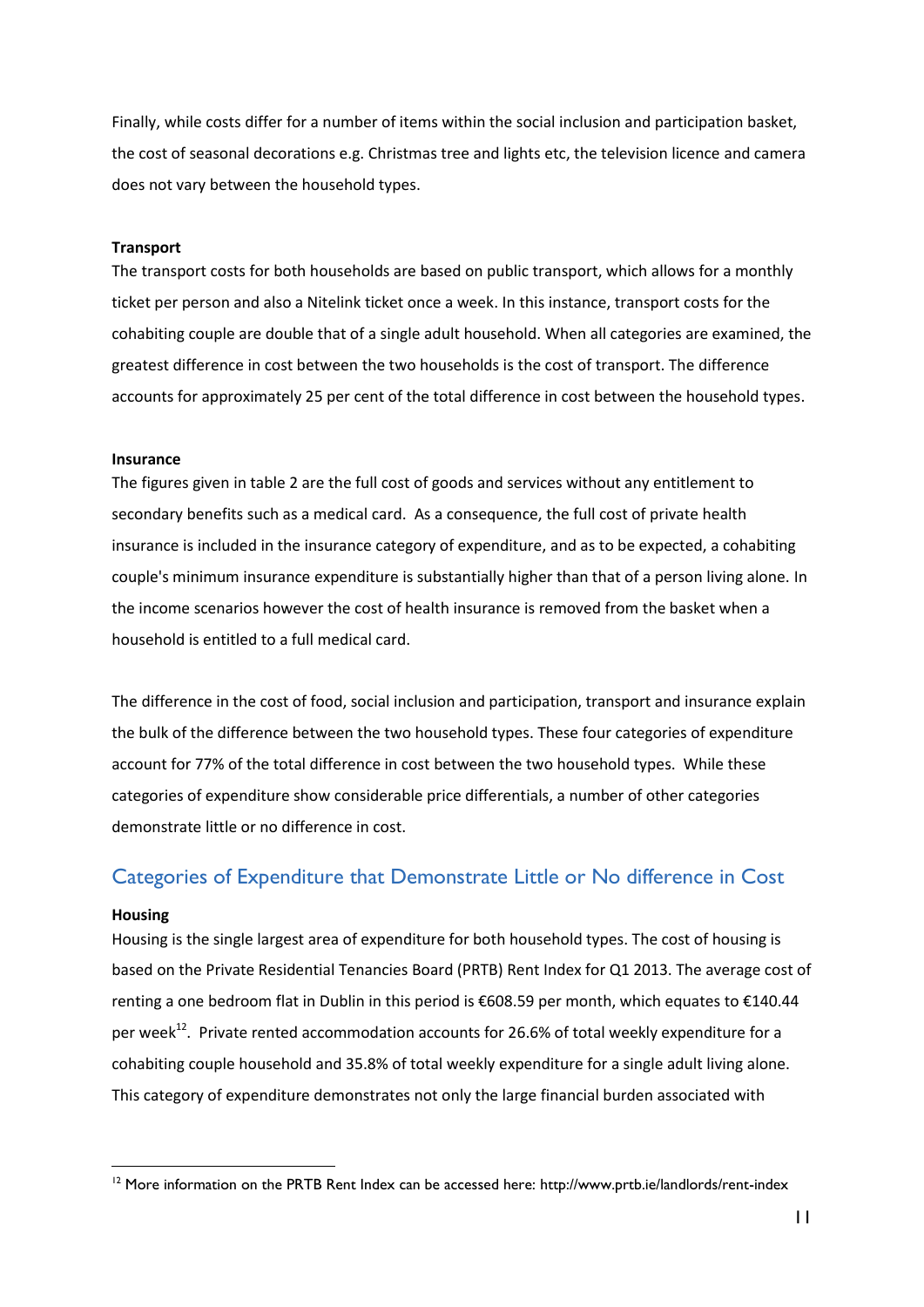private rented accommodation, but also how a person living alone can feel that burden all the more acutely than a multiple person household.

#### **Household Goods**

The content of the household goods category is based on both household types renting a furnished one bedroom flat. The cohabiting couple spend  $\epsilon$ 1.00 more per week on household goods than a single adult living alone. Given that both households are living in a 1 bedroom apartment, there is no difference in the quantity of a large number of items such as bed linen and cooking utensils etc and hence only the marginal difference in expenditure between the two households. The slightly higher cost for a cohabiting couple can be attributed to more frequent use of items such as toilet roll and washing powder etc.

#### **Household Services & Household Energy (Gas)**

There is no difference in the cost of the household services category, which highlights that certain items of expenditure do not always fluctuate by the number of people in the household. Similarly, when the household energy category is analysed, which includes the cost of gas to heat the home, there is no difference in the cost of home heating between the two household types. A home that is adequately heated to an appropriate heating standard will cost the same regardless of the number of people in the household. This point underscores the fact that people living alone can incur some of the same expenses as a multiple person household.

#### **Communications**

There is a €4.73 per week difference between households for this category of expenditure. In the couple household, as is the norm, each adult has their own mobile phone, whereas obviously only one mobile phone is included in the single adult basket. Therefore, the need for each individual to have their own mobile phone results in higher costs for the couple household. However, the cost of the internet, which in this instance is a dongle, does not fluctuate by household type.

Overall, there is €142 in the difference in the cost of a minimum essential standard of living between a cohabiting couple and that of a single adult household. Categories that demonstrate the greatest difference in cost include food, transport, social inclusion and participation, and insurance, while there is very little, if any difference, in cost for categories including housing (rent) and home heating fuel. By establishing the expenditure data for a cohabiting couple household the VPSJ research can highlight the financial implications of living alone, or the impact that moving from a single person household to a couple household can have.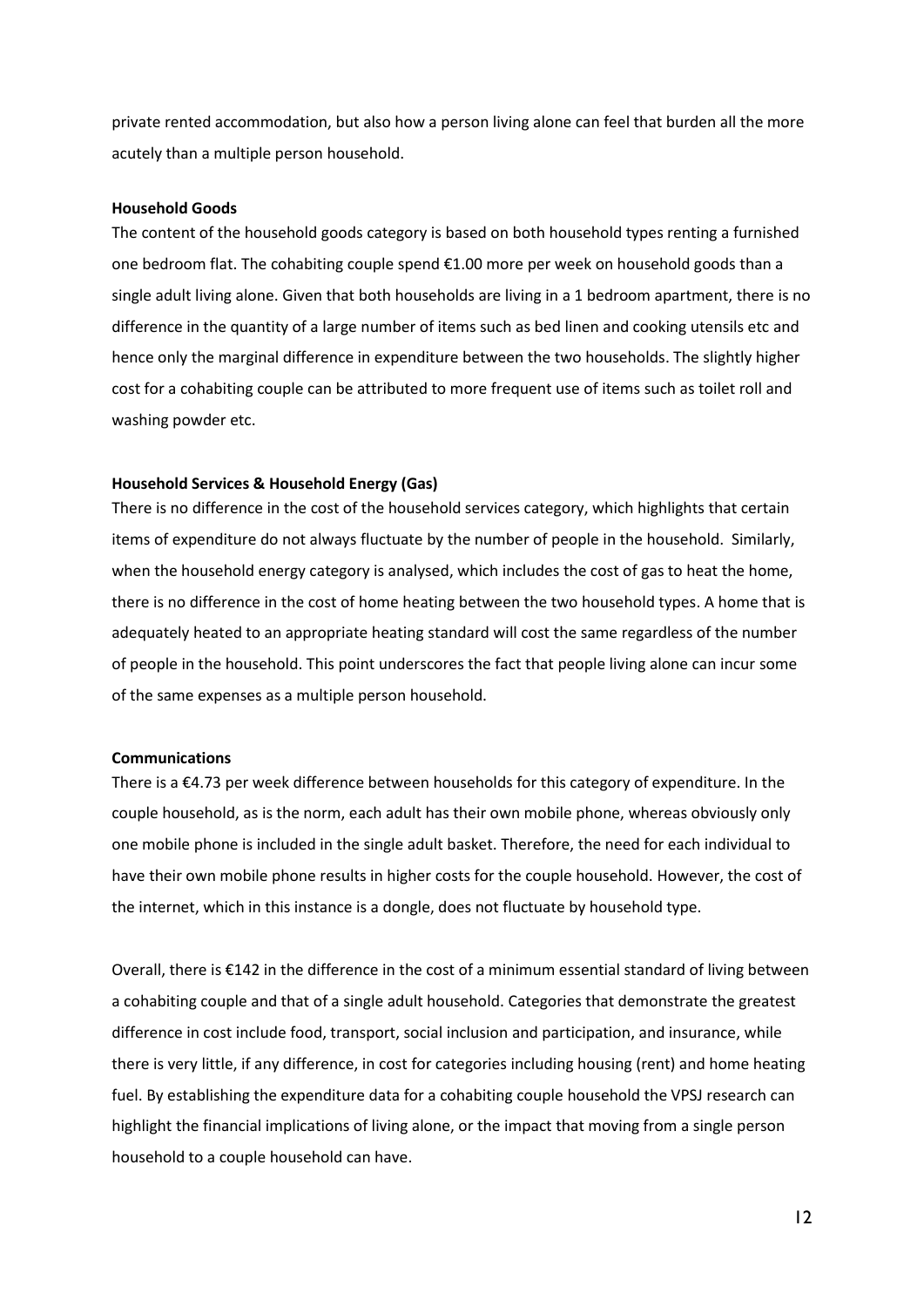Having analysed how expenditure for a cohabiting couple compares to that of a single adult living alone, the paper moves on to examine the Minimum Income Standard for both household types.

## Minimum Income Standard

The calculation of the Minimum Income Standard starts by calculating the household type's income on the basis of each employed adult earning the National Minimum Wage (€8.65 per hour). The income scenario is based on all adults in the household being employed full-time, on the basis of a 37.5 hour week. The MIS method, calculates the PAYE income tax liability, PRSI contribution and amount of USC payable, and also assesses eligibility for any social welfare entitlements applicable to the household type. Where the minimum wage does not provide the basis for an adequate household income (net salary plus any social welfare entitlements), the MIS method recalculates household income on the basis of incremental increases in salary, re-assessing the adequacy of household income at each increment. The MIS method involves multiple iterations of these calculations, each iteration representing a  $\epsilon$ 0.10 incremental increase in hourly salary. The Minimum Income Standard for a household is reached at the point where total household income meets the MESL expenditure need of the specified household type.

|                    | <b>Cohabiting Couple</b> | Single Adult |
|--------------------|--------------------------|--------------|
| Expenditure        | €534.67                  | €390.58      |
| <b>MIS</b>         | €33,735.00               | €23,692.76   |
| <b>Hourly Wage</b> | €8.65                    | €12.15       |

Table 3 Minimum Income Standard for a Cohabiting Couple and Single Adult Household

Table 3 illustrates the expenditure and necessary income that each household requires to have a minimum essential standard of living. The expenditure for a cohabiting couple is €534.67 and €390.58 for a single adult. The single adult household qualifies for a GP visit card and hence their expenditure has been reduced as the cost of their GP visits have been removed from the basket. The Minimum Income Standard for the cohabiting couple is €33,735.00, compared to €23,692.76 for a single adult living alone. While the national minimum wage is sufficient for a cohabiting couple, it is insufficient for a single adult living alone. The single adult household needs to earn €12.15 per hour, which is €3.50 above the current national minimum wage rate.

The MIS demonstrates that in this scenario an employed two person household needs a lower hourly rate than a person living alone as there are two incomes from which to meet all necessary outgoings.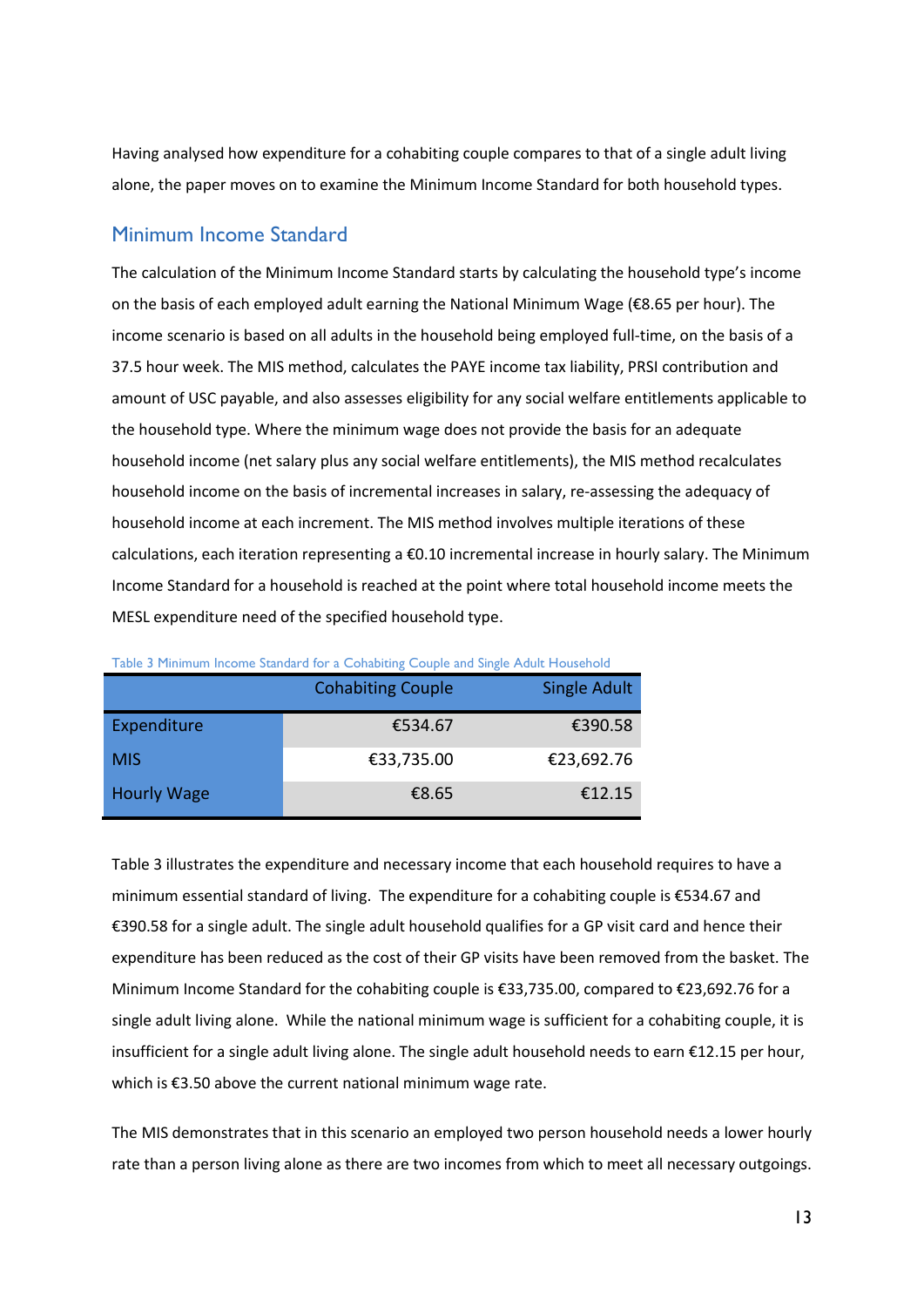In this particular instance, a cohabiting couple have a sufficient income when both are earning the national minimum wage, while an adult living alone does not. Moreover, as demonstrated above, expenditure for a two person household is not double that of a person living alone and in this instance costs such as housing and home heating fuel remain the same regardless of whether it is a one or two person household.

The MIS clearly defines what individuals and households need to earn in order to have a standard of living that meets their physical, psychological and social needs. The comparison of a cohabiting couple household to that of a single adult living alone highlights that living as a couple can be less expensive than living alone and that living arrangements and household composition affect not only household expenditure, but also the income that is required to meet the cost of a minimum standard of living.

# **Conclusion**

The addition of a cohabiting couple household to the dataset of the VPSJ fills a gap in the existing data and provides useful and much needed information on the cost of a minimum essential standard of living for this household type. The data, which covers both urban and rural areas, clearly illustrates the minimum essential needs of this household type and what it costs to meet those needs.

The research shows that when housing is excluded, the cost of a minimum essential standard of living (MESL) is higher in rural areas due greater home heating and transport costs. The use of oil as a home heating fuel in rural areas is more expensive than gas which is used by urban households, and also the lack of public transport in rural areas which necessitates the need for a car, makes the cost of minimum standard of living more expensive for a rural cohabiting couple when compared to their urban counterpart. This demonstrates that the cost of a MESL for the same household type is not necessarily uniform and is dependent on the availability of goods and services in a particular area.

The paper also compared the expenditure and Minimum Income Standard (MIS) of an urban based cohabiting couple to that of a single adult living alone. The data demonstrated that the MESL basket for a single adult is 73.3% per cent of the cost of a MESL for a cohabiting couple. Food, social inclusion and participation, and transport are three of the categories where there was a considerable difference in cost between the two households. While there was not a notable, if any difference, in the cost for a number of categories, including housing, household goods and